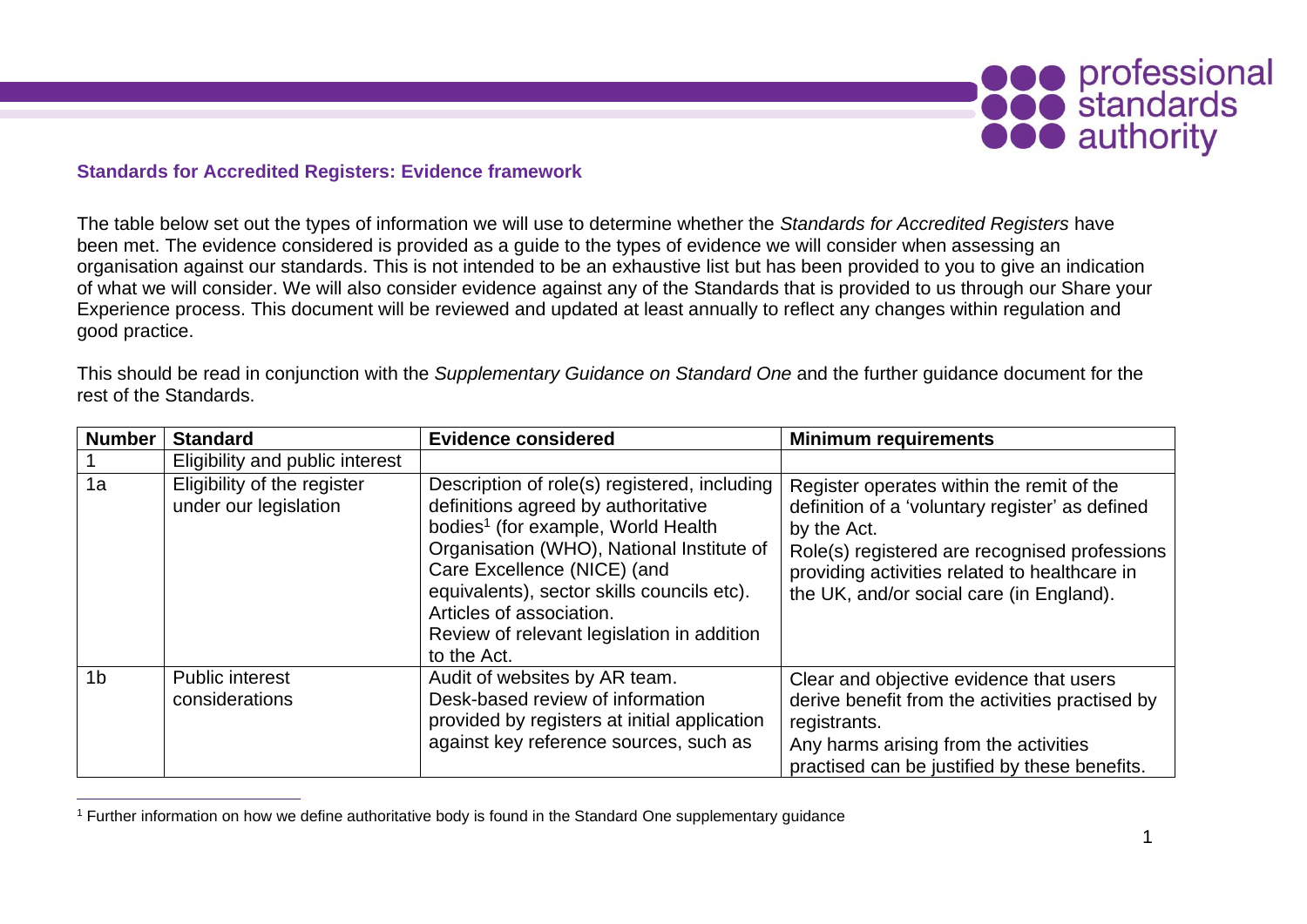|                |                                                                                                                                                                                  | NICE (and equivalents), WHO, Cochrane<br>reports etc.<br>Targeted consultation with groups likely<br>to be impacted.<br>Review of regulatory decisions relating to<br>practice such as ASA outcomes.                                         | The register can demonstrate that it has a<br>thorough understanding of the risks arising<br>from the activities and that it has in place<br>mitigations to address these (noting these<br>mitigations will be further assessed against<br>Standards 2-8 during full assessment). |
|----------------|----------------------------------------------------------------------------------------------------------------------------------------------------------------------------------|----------------------------------------------------------------------------------------------------------------------------------------------------------------------------------------------------------------------------------------------|-----------------------------------------------------------------------------------------------------------------------------------------------------------------------------------------------------------------------------------------------------------------------------------|
| ۱.             | Evidence that the activities<br>carried out by registrants are<br>likely to be beneficial.                                                                                       | Recommendations from NICE, SIGN,<br>WHO and equivalent authoritative bodies.<br>Additional evidence (including Patient<br>Reported Outcome Measures) - best<br>available as submitted by register.                                           | We will make a decision on the balance of i -<br>iii using the risk rating at Appendix 1 as a<br>guide.                                                                                                                                                                           |
| ii.            | Evidence that any harms or<br>risks likely to arise from the<br>activities are justifiable and<br>appropriately mitigated by<br>the register's requirements<br>for registration. | Likely harms, or risks of harm.<br>Mitigations in place.                                                                                                                                                                                     |                                                                                                                                                                                                                                                                                   |
| iii.           | Commitment to ensuring<br>that the treatments and<br>services are offered in a way<br>that does not make<br>unproven claims or in any<br>other way mislead the<br>public.        | Review of register communications.<br>Sample of registrant websites, social<br>media sites and other relevant<br>communications.<br>Relevant clauses in Codes of Practice.<br>Evidence of any monitoring that the<br>register may have done. |                                                                                                                                                                                                                                                                                   |
| $\overline{2}$ | Management of the register                                                                                                                                                       | Policy about continuing professional<br>development.                                                                                                                                                                                         | Mechanism in place for ensuring continued<br>practice competence such as continuing<br>professional development.                                                                                                                                                                  |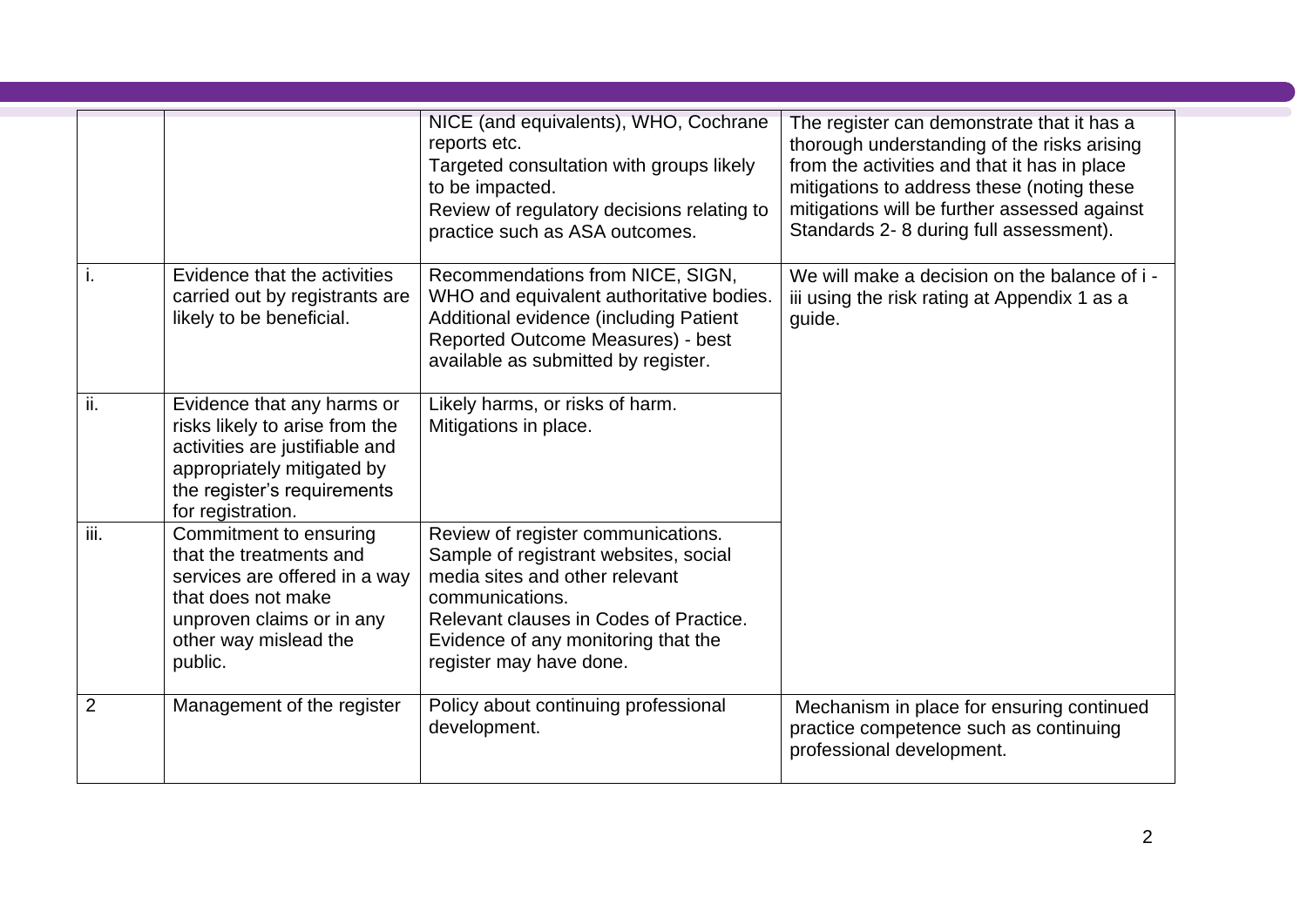| 2a             | The registration process | Guidance, policies, and process<br>documents.<br>Data about timescales for registration.<br>Data on registration outcomes.                                                                                                                                                                  | Clear, published processes for all routes to<br>registration.<br>A clear appeal process so that those applying<br>to a register can appeal registration<br>decisions.<br>Register has mechanisms in place to ensure<br>that applicants meet its registration<br>requirements (including those set for<br>education and training) and registrants<br>continue to do so.<br>A process for recognising decisions regarding<br>professional conduct made by regulatory<br>bodies and other registers accredited by us<br>when deciding whether a person should be<br>admitted to the register                                                                                          |
|----------------|--------------------------|---------------------------------------------------------------------------------------------------------------------------------------------------------------------------------------------------------------------------------------------------------------------------------------------|------------------------------------------------------------------------------------------------------------------------------------------------------------------------------------------------------------------------------------------------------------------------------------------------------------------------------------------------------------------------------------------------------------------------------------------------------------------------------------------------------------------------------------------------------------------------------------------------------------------------------------------------------------------------------------|
| 2 <sub>b</sub> | The register             | Publications policy for complaints<br>decisions and notifications used on<br>individual register entries.<br>Review of online register format and<br>content.<br>Register checks undertaken by us.<br>Policies/processes outlining<br>organisational approach to ensuring data<br>accuracy. | Clear rationale for including the information<br>displayed on the register (including where<br>relevant an exceptional circumstance policy).<br>As a minimum, the register should include full<br>name, a unique ID, details of qualification<br>required for registration, and a link to their<br>own website where available.<br>Published process for applications.<br>Initial register check confirms data accuracy.<br>Process in place for updating and quality<br>assuring the register, including the checking<br>of data accuracy.<br>Information available on the registers is clear<br>and easily accessible.<br>Any restrictions on practice are displayed<br>clearly. |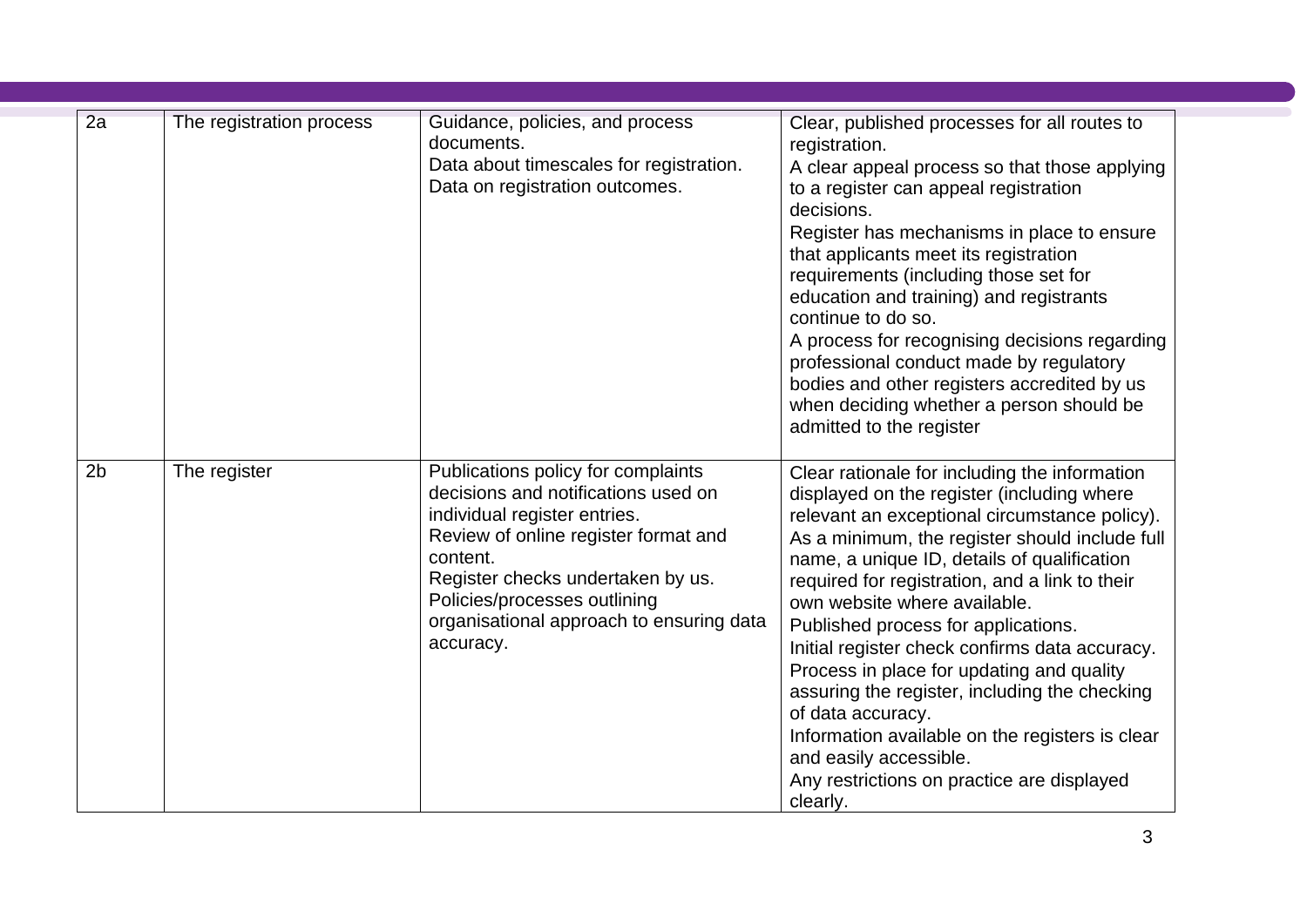|                |                           |                                                                                                                                                                                                                                         | Policies/processes for readmission/restoring<br>people to the register following disciplinary<br>action (could also be included under<br>Standard 5).                                                                                                                                                                                                                                                                                                                         |
|----------------|---------------------------|-----------------------------------------------------------------------------------------------------------------------------------------------------------------------------------------------------------------------------------------|-------------------------------------------------------------------------------------------------------------------------------------------------------------------------------------------------------------------------------------------------------------------------------------------------------------------------------------------------------------------------------------------------------------------------------------------------------------------------------|
| 3              | Standards for registrants | For 3a-3c (those specific to each are<br>listed in following rows):<br>Guidance for registrants.<br>Examples of training for registrants.<br>Examples of disciplinary actions that<br>demonstrate registrants being held to<br>account. | For 3a-3c (those specific to each are listed in<br>following rows):<br>Written agreement/contract with registrants<br>outlining the terms and conditions of<br>registration.<br>Where relevant to occupation, explicit<br>requirements for advertising as relevant to<br>role, in line with ASA and legislation such as<br>the Cancer Act 1939.<br>Explicit requirement for registrants to hold<br>appropriate indemnity cover.                                               |
| 3a             | Competence                | Codes of practice.                                                                                                                                                                                                                      | Documents setting out what registrants can<br>do and must not do within scope of practice.<br>Process for handling safeguarding concerns<br>with appropriate signposting.<br>Where relevant to occupation, guidance for<br>registrants on the use of products,<br>equipment, and modalities that registrants<br>can and cannot use. Where relevant to<br>occupation, guidance or special requirements<br>for premises to ensure the health, safety and<br>wellbeing of users. |
| 3 <sub>b</sub> | Professional behaviours   | Ethical frameworks.                                                                                                                                                                                                                     | Published ethical framework, such as a Code<br>of Ethics which includes accountability,<br>honesty, openness, integrity, respect, and the                                                                                                                                                                                                                                                                                                                                     |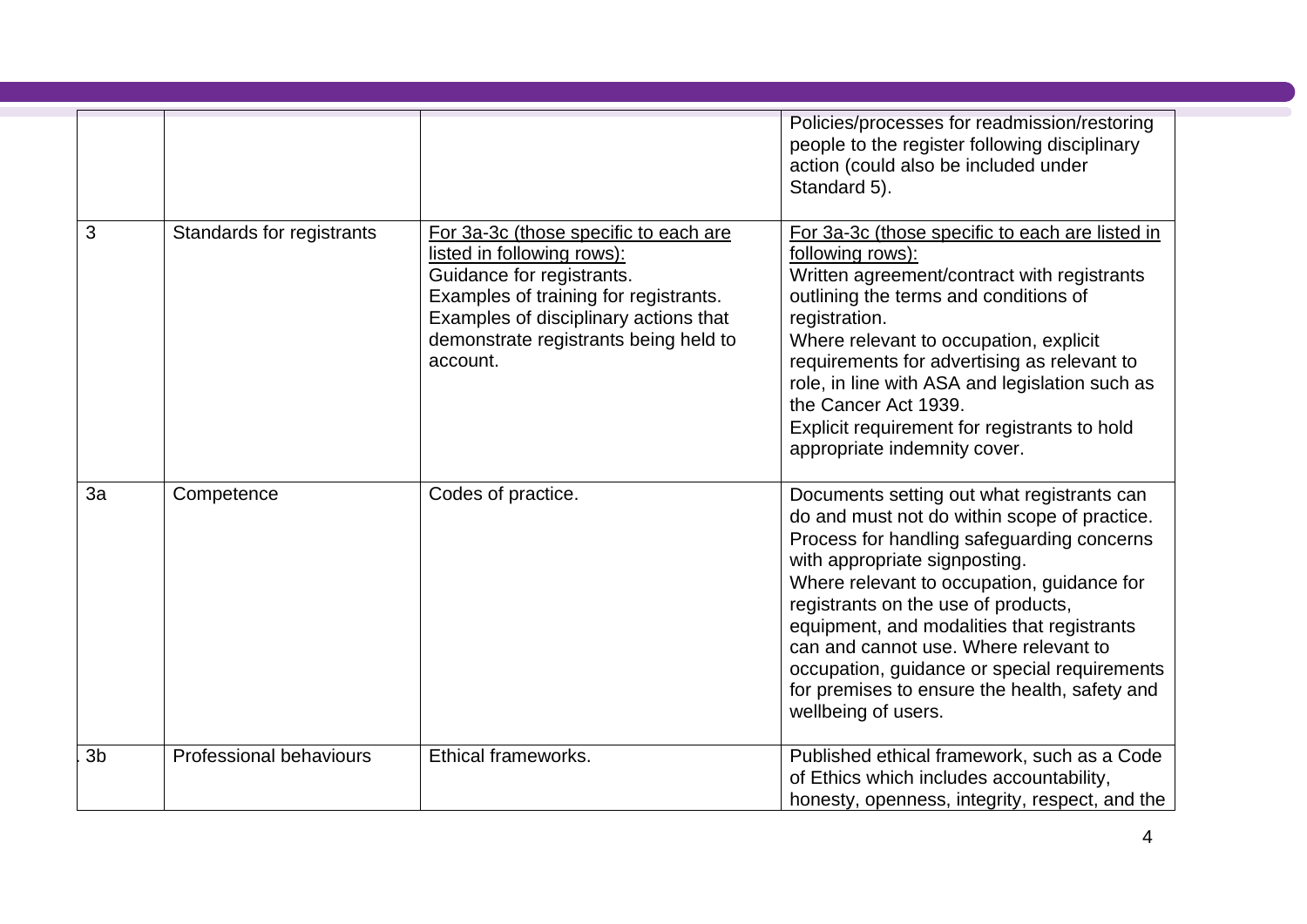|                |                                                |                                                                                                                                                                                                      | principles of the professional Duty of<br>Candour.                                                                                                                                                                                                                                                                                                   |
|----------------|------------------------------------------------|------------------------------------------------------------------------------------------------------------------------------------------------------------------------------------------------------|------------------------------------------------------------------------------------------------------------------------------------------------------------------------------------------------------------------------------------------------------------------------------------------------------------------------------------------------------|
| 3c             | <b>Business practices</b>                      | Codes of Practice.<br>Guidance documents.                                                                                                                                                            | Requirements for registrants on information<br>sharing, data, confidentiality that as a<br>minimum meet UK legal requirement.<br>A requirement for registrants to have<br>procedures for considering complaints and<br>escalating to the registers where necessary.<br>Requirement and mechanisms to check that<br>registrants hold indemnity cover. |
| 4              | Education and training                         | For 4a and 4b (those specific to each are<br>listed in following rows):<br>Information provided by the organisation<br>about its processes for assessing<br>education and training courses.          | Process for assessing education and training<br>courses.                                                                                                                                                                                                                                                                                             |
| 4a             | Setting education and<br>training requirements | Comparison with WHO, Sector Skills<br>Council, or equivalent requirements.<br>Data about length of education and<br>training courses.<br>Audit of decisions about education and<br>training courses. | Curricula in line with National Occupational<br>Skills (or other relevant) requirements.<br>Process of quality assurance of education<br>and training providers.                                                                                                                                                                                     |
| 4 <sub>b</sub> | Quality of education and<br>training           | Examples of curricula from education and<br>training courses.                                                                                                                                        | Education and training requirements include<br>basic training about the wider health and<br>social system.                                                                                                                                                                                                                                           |
| 4c             | Transparency of education<br>and training      | Review of information available to the<br>public about education and training.                                                                                                                       | Minimum information provided to the public<br>specifies:<br>Type and level of qualification required<br>for entry to the register, including                                                                                                                                                                                                         |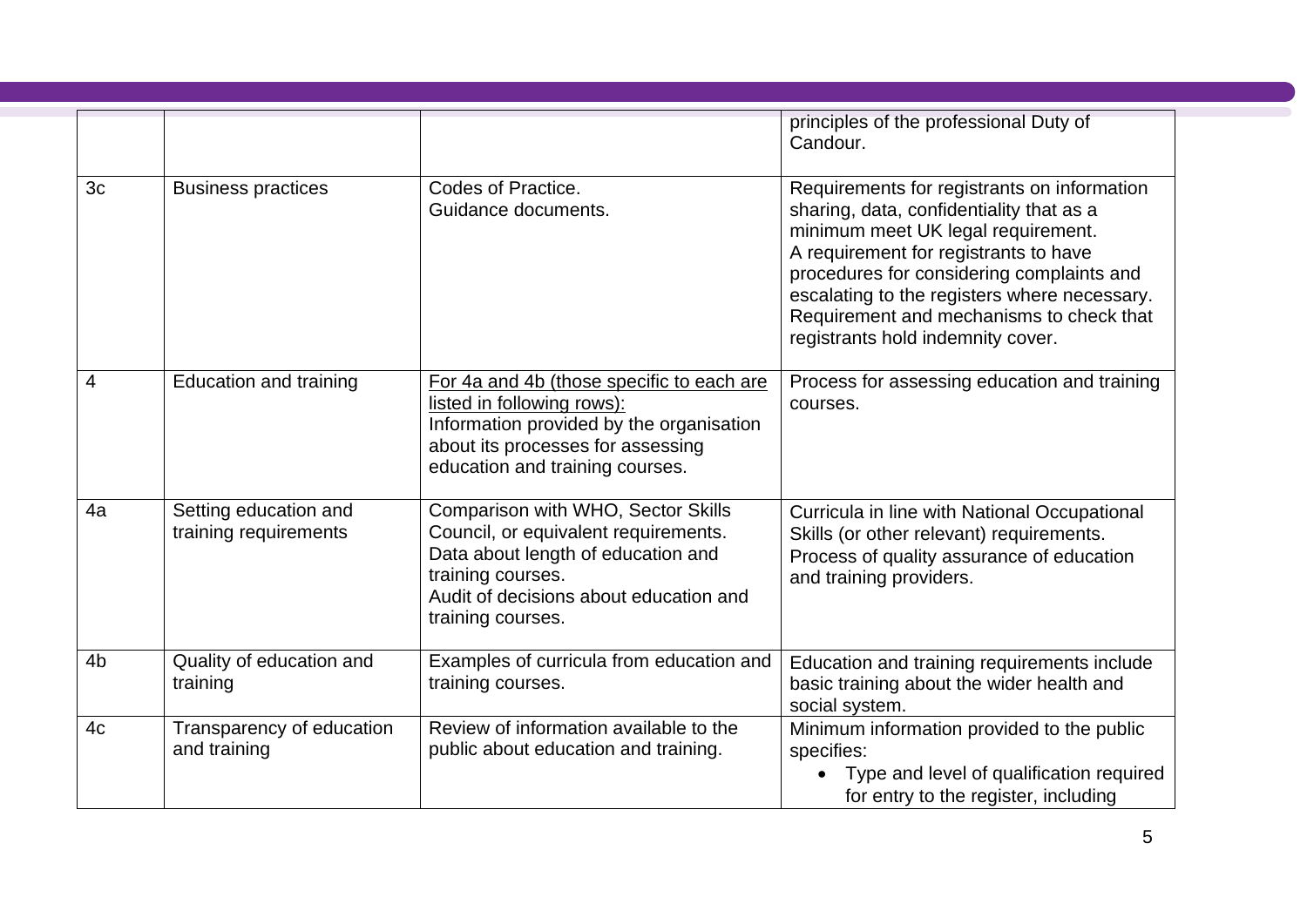|    |                                                       |                                                                                                                                                                                                                                                                                                                                                       | typical duration if is not a standard<br>qualification such as degree<br>If equivalence routes exist, how<br>experience will be considered                                                                                                                                                                                                                                                                                                                                                                                                                                                                                         |
|----|-------------------------------------------------------|-------------------------------------------------------------------------------------------------------------------------------------------------------------------------------------------------------------------------------------------------------------------------------------------------------------------------------------------------------|------------------------------------------------------------------------------------------------------------------------------------------------------------------------------------------------------------------------------------------------------------------------------------------------------------------------------------------------------------------------------------------------------------------------------------------------------------------------------------------------------------------------------------------------------------------------------------------------------------------------------------|
| 5  | Complaints and concerns<br>about registrants          | For 5a and 5b (those specific to each are<br>listed in the following rows):<br>Audit of complaints and decisions,<br>including outcomes from disciplinary<br>hearings.<br>Data about timescales for considering<br>complaints.<br>Information about how concerns have<br>been handled that we receive through our<br>'Share Your Experience' process. | For 5a and 5b (those specific to each are<br>listed in following rows):<br>Published policy setting out how complaints<br>and concerns about registrants (for<br>professional behaviours, and competence)<br>will be handled, to include information about<br>how outcomes from disciplinary proceedings<br>will be published. This should include clear<br>thresholds for escalation of concerns.                                                                                                                                                                                                                                 |
| 5a | Processes for dealing with<br>complaints and concerns | Guidance and policies for handling<br>concerns about registrants.<br>Information provided by the organisation<br>about its processes.                                                                                                                                                                                                                 | A process for all parties to appeal outcomes.<br>Processes are accessible and clear to all<br>parties, with appropriate support offered<br>when needed.<br>Process for recruitment, training, and ongoing<br>monitoring of those key decision makers in<br>disciplinary processes.<br>Mechanism for making sure outcomes are<br>consistent.<br>Process for Quality Assurance of decisions.<br>Process for ensuring that actions are taken to<br>restrict practice where there are serious<br>safety concerns.<br>Decision making about complaints is<br>separate from governance Boards,<br>Committees and the Chief Executive (or |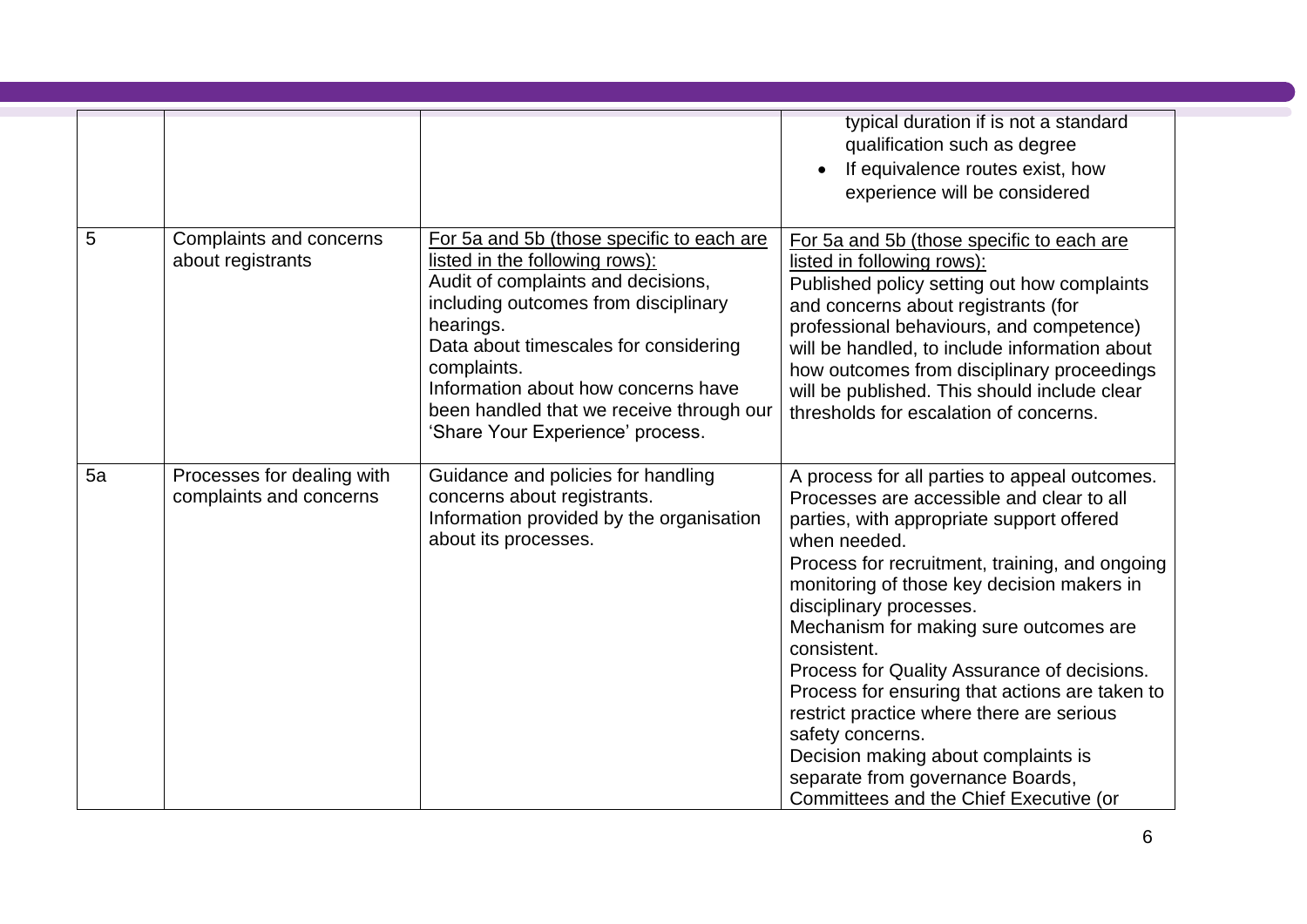| 5 <sub>b</sub> | Transparency of decisions | Publications policy for complaints                                                                                                                                        | equivalent). Decision makers at different<br>stages of the process including appeal should<br>not have previously been involved in the<br>complaint.<br>Register assumes responsibility for<br>investigating and prosecuting complaints,<br>with complainant as witness rather than<br>prosecutor in cases that reach the threshold<br>for formal hearings.<br>Lay involvement in complaints decisions.<br>A policy for reporting concerns to other<br>relevant agencies (such as the Police or<br>Social Services).<br>Processes for ensuring that other Accredited<br>Registers are notified of disciplinary<br>outcomes.<br>The Register should publish complaints |
|----------------|---------------------------|---------------------------------------------------------------------------------------------------------------------------------------------------------------------------|-----------------------------------------------------------------------------------------------------------------------------------------------------------------------------------------------------------------------------------------------------------------------------------------------------------------------------------------------------------------------------------------------------------------------------------------------------------------------------------------------------------------------------------------------------------------------------------------------------------------------------------------------------------------------|
|                | and outcomes              | decisions.<br>Review of published information about<br>decisions.                                                                                                         | outcomes in line with its Publications policy<br>for outcomes, so that members of the public<br>can make informed decisions about who they<br>see.<br>A process for reporting concerns to other<br>relevant agencies when that is needed to<br>protect the public.                                                                                                                                                                                                                                                                                                                                                                                                    |
| 6              | Governance                | For 6a and 6b (those specific to each are<br>listed in following rows):<br>Trustees' Annual Reports, where<br>applicable.<br>Policies for managing conflicts of interest. | For 6a and 6b (those specific to each are<br>listed in following rows):<br>Articles of Association, mission statements<br>have a clear focus on public protection.<br>A policy in place for managing conflicts of<br>interest.                                                                                                                                                                                                                                                                                                                                                                                                                                        |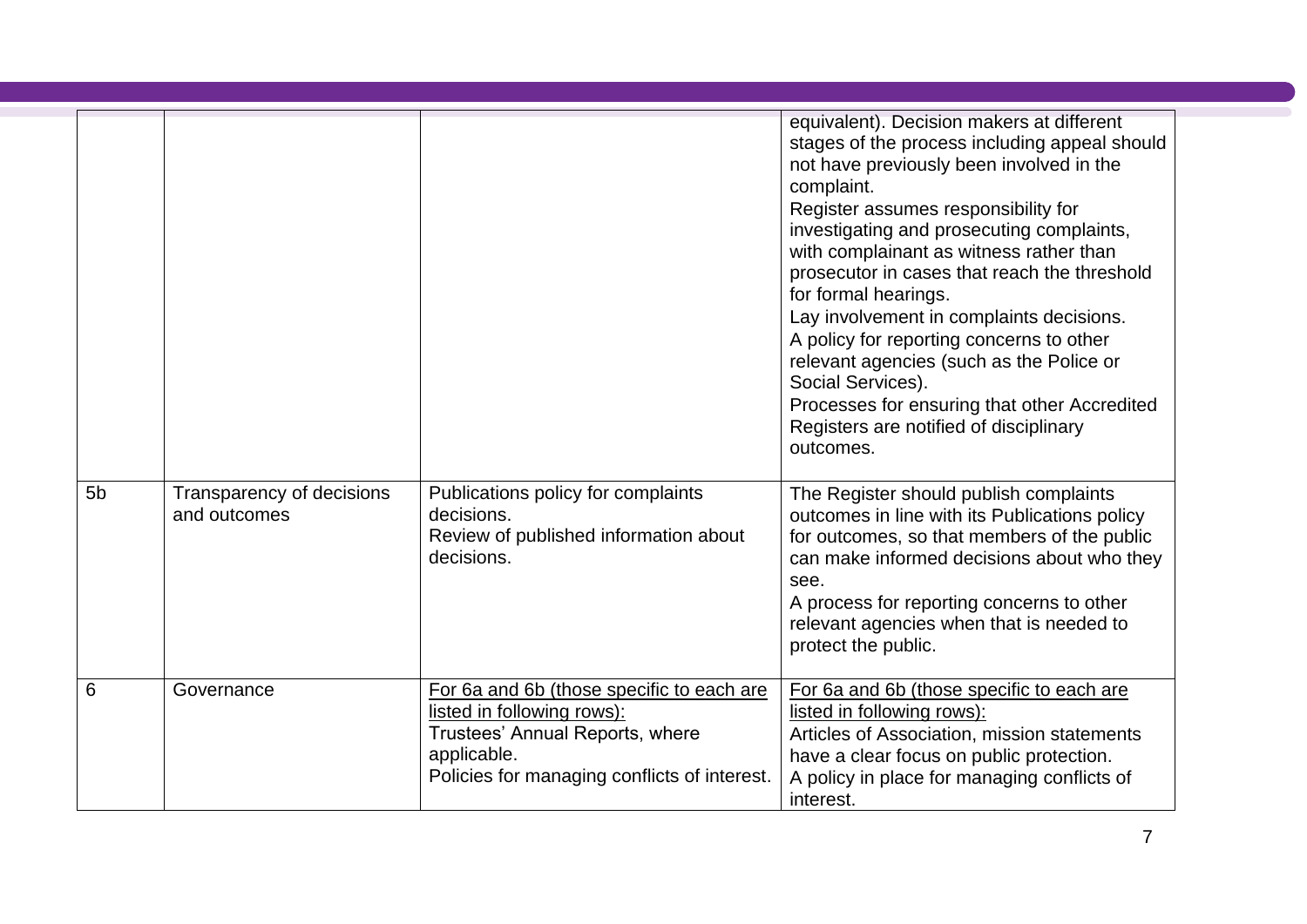|    |                                            | Reports to governing Boards and<br>Committees about performance of<br>functions such as complaints and<br>registration.<br>Observation at, and papers and minutes<br>from governance meetings.<br>AGM and other meetings - minutes.<br>Governance documents such as Articles<br>of Association, Mission Statements,<br>terms of reference etc.<br>Policies such as handling conflicts of<br>interest, recruitment, risk management<br>etc.                                                                                                                                                                                              | Clear separation between management of<br>register functions, education and training<br>provision, and professional body.<br>Organisational risk management practices.<br>Publication of key governance documents -<br>Board papers, minutes, registers of interests<br>that relate to Accredited Register.                                                                                                                                                                              |
|----|--------------------------------------------|-----------------------------------------------------------------------------------------------------------------------------------------------------------------------------------------------------------------------------------------------------------------------------------------------------------------------------------------------------------------------------------------------------------------------------------------------------------------------------------------------------------------------------------------------------------------------------------------------------------------------------------------|------------------------------------------------------------------------------------------------------------------------------------------------------------------------------------------------------------------------------------------------------------------------------------------------------------------------------------------------------------------------------------------------------------------------------------------------------------------------------------------|
| 6a | Financial and organisational<br>management | Trustees' Annual Reports, where<br>applicable.<br>Annual returns.<br>Information provided to Companies<br>House, for registered organisations.<br>Information provided to Charity<br>Commission (and devolved equivalents),<br>for charities.<br>Business continuity plans.<br>Annual business and budget plans.<br>Financial forecasts.<br>Policies and processes relating to<br>financial management, such as fraud.<br>Policies and process relating to<br>information security arrangements, and<br>other as required to meeting UK legal<br>requirements.<br>Policies and processes relating to<br>organisational risk management. | Process in place for anyone to raise a<br>concern or complaint about the Accredited<br>Register.<br>Liability insurance is in place.<br>Processes in place to ensure appropriate<br>data handling.<br>Process for setting annual budget, reserves<br>level based on forecasting information.<br>Business continuity arrangements in place.<br>Clear and documented approach to<br>organisational risk management, with the<br>Board taking an active role in regular review<br>of risks. |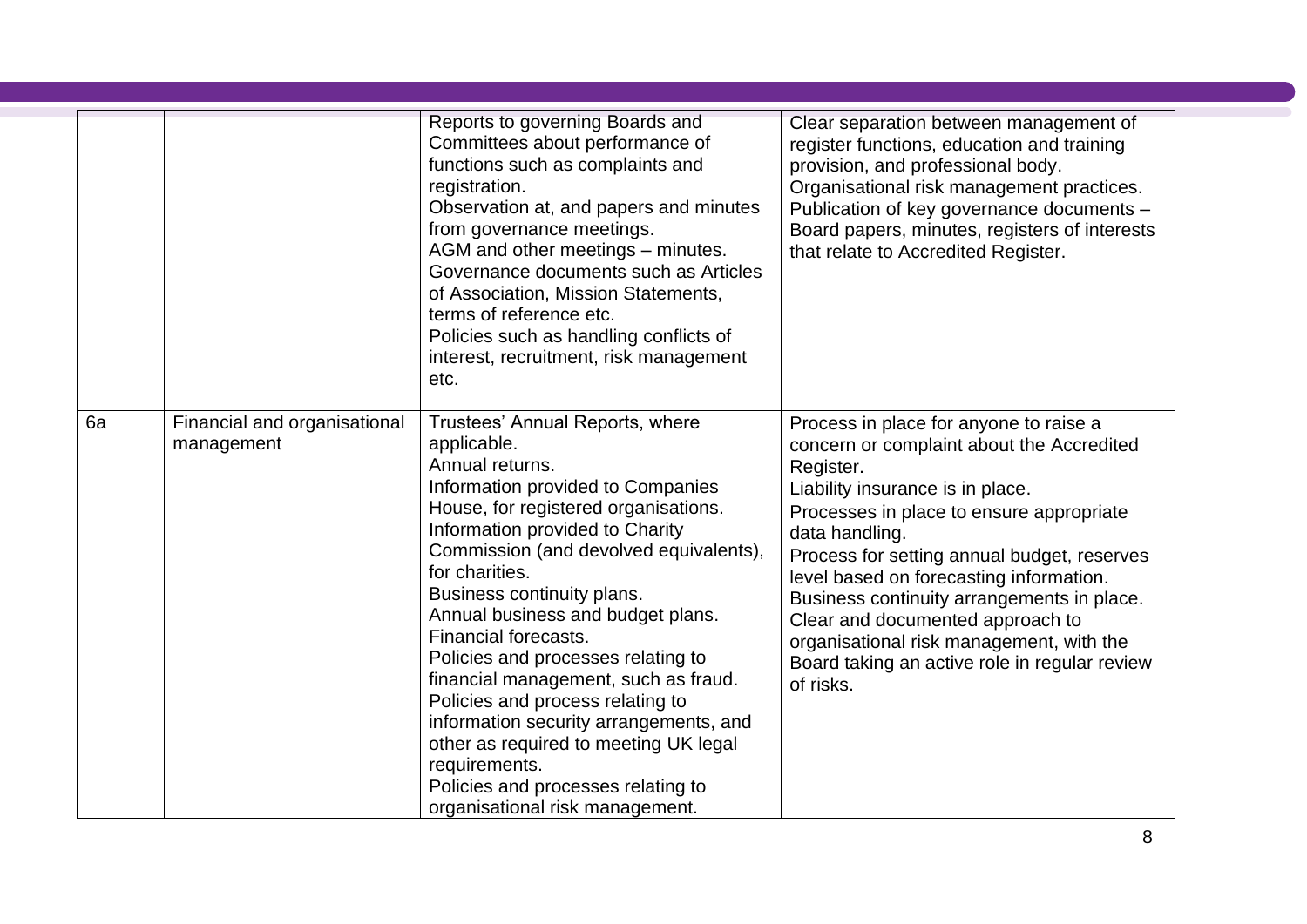| 6 <sub>b</sub> | Strategic leadership and<br>accountability                           | Articles of Association.<br>Memorandum of Association.<br>Terms of Reference for governing Boards<br>and Committees.<br>Job descriptions and recruitment<br>processes for key governance and<br>leadership roles.<br>Mechanisms for ensuring training, and<br>regular appraisal of key governance and<br>leadership roles.<br>Policies and procedures that promote<br>Equality, Diversity and inclusion.                                                                                     | Governance arrangements are published,<br>with supporting Terms of Reference for<br>Boards.<br>Clear expectations for Board members that<br>will ensure they can discharge their legal<br>responsibilities.<br>Ensure that governance arrangements and<br>membership include diverse range of<br>perspectives and expertise not limited to<br>those practising in the role (e.g. lay<br>members).<br>Organisational statement on Equality,<br>Diversity and Inclusion setting out |
|----------------|----------------------------------------------------------------------|----------------------------------------------------------------------------------------------------------------------------------------------------------------------------------------------------------------------------------------------------------------------------------------------------------------------------------------------------------------------------------------------------------------------------------------------------------------------------------------------|-----------------------------------------------------------------------------------------------------------------------------------------------------------------------------------------------------------------------------------------------------------------------------------------------------------------------------------------------------------------------------------------------------------------------------------------------------------------------------------|
|                | Management of risks arising<br>from the activities of<br>registrants | Risk register/matrix covering risks arising<br>from the activities of registrants and any<br>associated policies.<br>Horizon scanning mechanisms - how<br>they identify risks.<br>Check of how mitigations link to<br>processes and actions - how are they<br>embedded?<br>Examples of how actions taken to<br>mitigate risks are embedded in policies<br>and processes and communicated to<br>registrants.<br>Board minutes where practice risks have<br>been discussed and decisions made. | commitment and how it is promoted within<br>the Register.<br>A risk register/matrix covering risks arising<br>from the activities of registrants, which is<br>discussed by the organisation's leadership<br>and Board on a periodic basis.<br>Organisation's website and other materials<br>provide clear and accessible information<br>about the limitations and benefits of<br>treatments offered by roles registered.                                                          |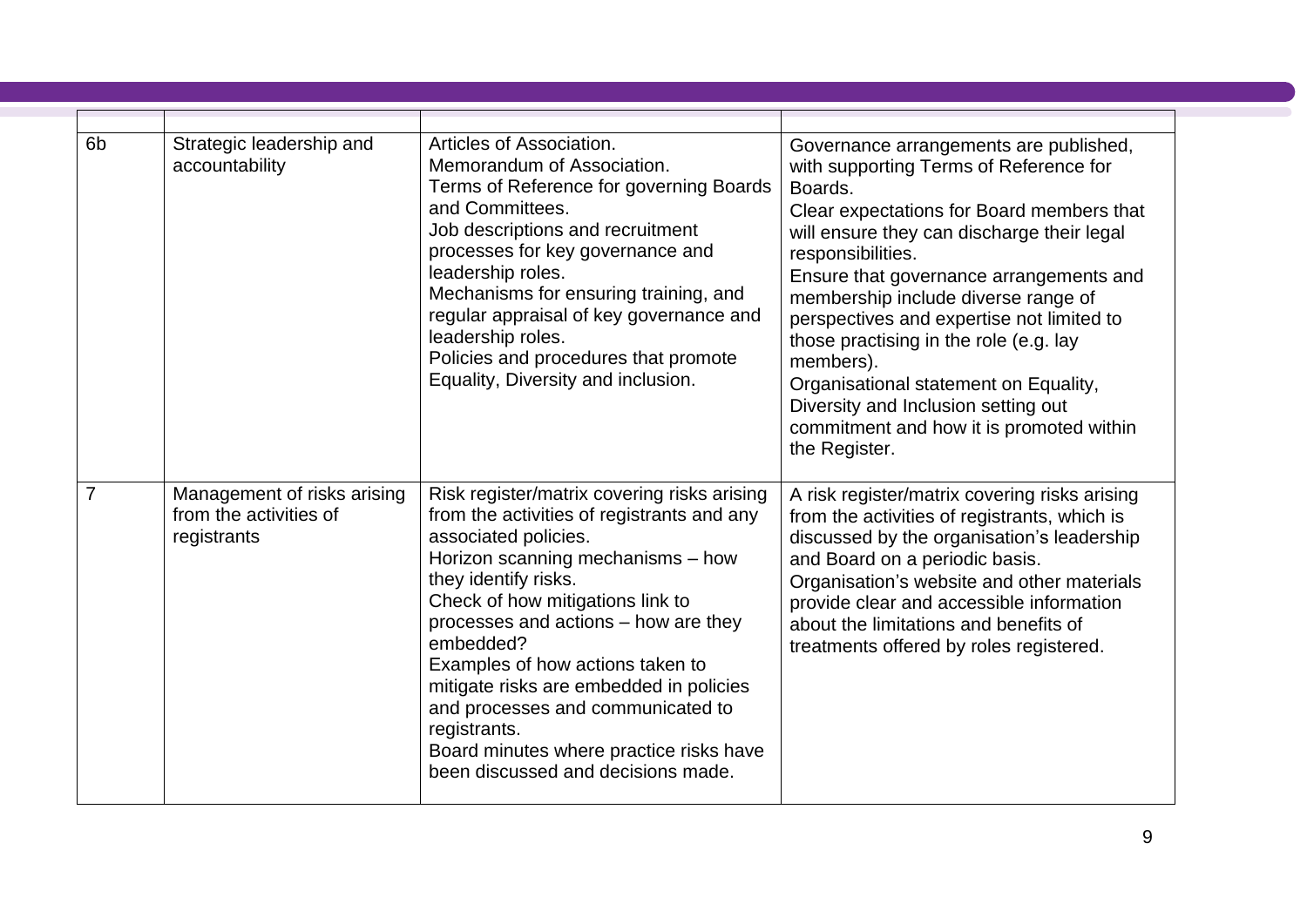| 8 | Communications and<br>engagement | Organisational website and social media.<br>Sample of registrants' websites.<br>Awareness of other stakeholders' policies<br>and processes reflected in own where<br>appropriate.<br>Communications strategy.<br>Communications are responsive and<br>reflect emerging risks and issues.<br>Memoranda of Understanding with other<br>organisations such as with regulators,<br>other Accredited Registers etc. | Clear and accessible organisational website.<br>Published statements (including on social<br>media) are in line with aims of organisation<br>and programme.<br>Commitment to collaborate with Accredited<br>Registers and other key stakeholders.<br>Organisation provides clear information about<br>accreditation on its website and other<br>communications channels and requires<br>registrants to do the same. The register must<br>ensure that only registrants working in the UK<br>use the Accredited Registers Quality Mark.<br>Key processes are published (e.g.<br>complaints, registration).<br>Grades of Membership/registration should be<br>clearly explained.<br>Has policies/processes in place to seek,<br>understand and use the views and<br>experiences of service users and other<br>stakeholders. |
|---|----------------------------------|----------------------------------------------------------------------------------------------------------------------------------------------------------------------------------------------------------------------------------------------------------------------------------------------------------------------------------------------------------------------------------------------------------------|--------------------------------------------------------------------------------------------------------------------------------------------------------------------------------------------------------------------------------------------------------------------------------------------------------------------------------------------------------------------------------------------------------------------------------------------------------------------------------------------------------------------------------------------------------------------------------------------------------------------------------------------------------------------------------------------------------------------------------------------------------------------------------------------------------------------------|
|---|----------------------------------|----------------------------------------------------------------------------------------------------------------------------------------------------------------------------------------------------------------------------------------------------------------------------------------------------------------------------------------------------------------------------------------------------------------|--------------------------------------------------------------------------------------------------------------------------------------------------------------------------------------------------------------------------------------------------------------------------------------------------------------------------------------------------------------------------------------------------------------------------------------------------------------------------------------------------------------------------------------------------------------------------------------------------------------------------------------------------------------------------------------------------------------------------------------------------------------------------------------------------------------------------|